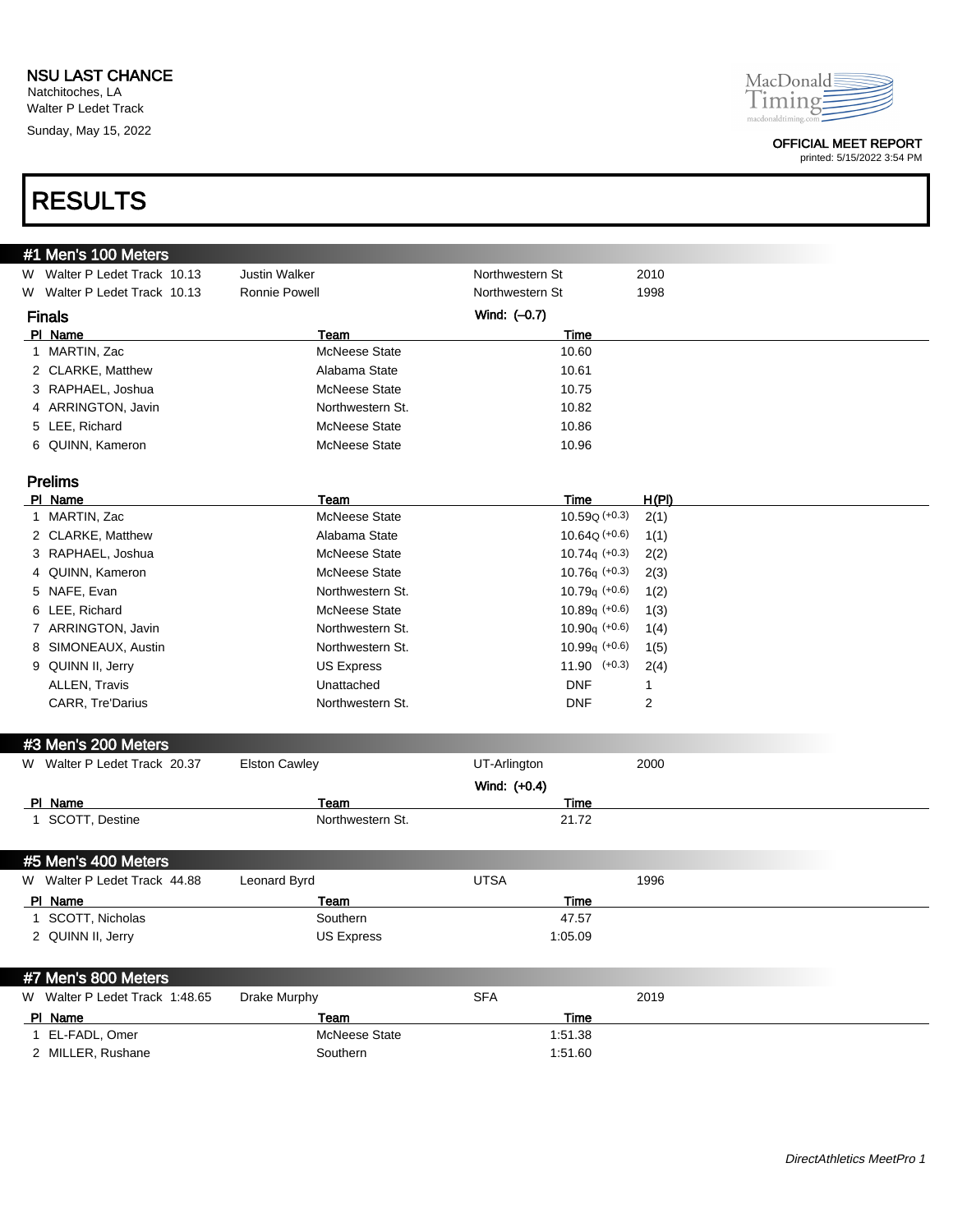Natchitoches, LA Walter P Ledet Track Sunday, May 15, 2022



### OFFICIAL MEET REPORT

printed: 5/15/2022 3:54 PM

1

| <b>RESULTS</b>                   |                       |                                                                            |            |                         |             |                                                    |             |                  |               |  |
|----------------------------------|-----------------------|----------------------------------------------------------------------------|------------|-------------------------|-------------|----------------------------------------------------|-------------|------------------|---------------|--|
| #9 Men's 110m Hurdles            |                       |                                                                            |            |                         |             |                                                    |             |                  |               |  |
| W Walter P Ledet Track 13.68     | <b>Kevin Ellis</b>    |                                                                            | <b>SFA</b> |                         |             | 1996                                               |             |                  |               |  |
|                                  |                       |                                                                            |            | Wind: (-1.7)            |             |                                                    |             |                  |               |  |
| PI Name                          |                       | Team                                                                       |            |                         | Time        |                                                    |             |                  |               |  |
| 1 JACKSON, Ronnie                |                       | <b>McNeese State</b>                                                       |            |                         | 14.51       |                                                    |             |                  |               |  |
| 2 QUINN II, Jerry                |                       | <b>US Express</b>                                                          |            |                         | 21.51       |                                                    |             |                  |               |  |
| #10 Men's 400m Hurdles           |                       |                                                                            |            |                         |             |                                                    |             |                  |               |  |
| W Walter P Ledet Track 50.25     | <b>McClinton Neal</b> |                                                                            |            | UT-Arlington            |             | 1988                                               |             |                  |               |  |
| PI Name                          |                       | Team                                                                       |            |                         | Time        |                                                    |             |                  |               |  |
| 1 TOOKES, Rodney                 |                       | <b>McNeese State</b>                                                       |            |                         | 55.39       |                                                    |             |                  |               |  |
| #12 Men's 4 x 100m Relay         |                       |                                                                            |            |                         |             |                                                    |             |                  |               |  |
| W Walter P Ledet Track 39.34     |                       |                                                                            |            | Louisiana Tech          |             | 1988                                               |             |                  |               |  |
| PI Team                          |                       |                                                                            |            |                         |             | Time                                               |             |                  |               |  |
| 1 Northwestern St. (A)           |                       |                                                                            |            |                         |             | 40.52                                              |             |                  |               |  |
| 2 McNeese State (A)              |                       |                                                                            |            |                         |             | 40.53                                              |             |                  |               |  |
| #14 Men's 4 x 400m Relay         |                       |                                                                            |            |                         |             |                                                    |             |                  |               |  |
| W Walter P Ledet Track 3:07.17   |                       |                                                                            |            | Louisiana-Lafayette     |             | 1988                                               |             |                  |               |  |
| #23 Men's Pole Vault             |                       |                                                                            |            |                         |             |                                                    |             |                  |               |  |
| W Walter P Ledet Track 18' 4.75" | <b>Russ Butler</b>    |                                                                            | Asics      |                         |             | 2008                                               |             |                  |               |  |
| PI_Name                          | Team                  | <b>Mark</b>                                                                |            | 5.00 5.13               |             |                                                    |             |                  |               |  |
| 1 BARRIOS, Hayden                | Northwestern St.      | 5.00m $16' 4^{3/4}$                                                        | $\circ$    | XXX                     |             |                                                    |             |                  |               |  |
| #16 Men's Long Jump              |                       |                                                                            |            |                         |             |                                                    |             |                  |               |  |
| W Walter P Ledet Track 26' 7"    | <b>Andre Ester</b>    |                                                                            | <b>ULM</b> |                         |             | 1988                                               |             |                  |               |  |
| PI Name                          | Team                  | Mark                                                                       |            | Rnd 1                   | Rnd 2       | Rnd 3                                              | Rnd 4       | Rnd 5            | Rnd 6         |  |
| 1 WILLLIAMS, Levance             | <b>US Express</b>     | 7.56m 24' 93/4                                                             |            |                         |             | $(-0.2)$ 7.56 $(-0.2)$ 6.60 $(-0.9)$ 6.85 $(-0.3)$ | <b>PASS</b> | <b>PASS</b>      | <b>PASS</b>   |  |
| 2 ALLEN, Travis                  | Unattached            | 6.05m 19' 10 <sup>1/4</sup> (+0.0) 5.65 (-0.6) 5.25 (+0.0) 6.05 (+0.0)     |            |                         |             |                                                    | <b>FOUL</b> | $5.69(-0.5)$     | <b>FOUL</b>   |  |
| 3 QUINN II, Jerry                | <b>US Express</b>     | 5.35m $17' 6^{3/4}$ (-1.4) 4.32 (+0.0) 5.35 (-1.4) 5.19 (-0.3) 5.08 (+0.7) |            |                         |             |                                                    |             | <b>FOUL</b>      | <b>FOUL</b>   |  |
| #18 Men's Triple Jump            |                       |                                                                            |            |                         |             |                                                    |             |                  |               |  |
| W Walter P Ledet Track 56' 6.25" | Kenta Bell            |                                                                            |            | Unattached              |             | 2000                                               |             |                  |               |  |
| PI Name                          | <b>Team</b>           | <b>Mark</b>                                                                |            | Rnd 1                   | Rnd 2       | Rnd 3                                              | Rnd 4       | Rnd <sub>5</sub> | Rnd 6         |  |
| 1 HAMILTON, Kevon                | Southern              | 15.07m 49' 51/2                                                            |            | $(-1.3)$ 14.76 $(-0.7)$ | <b>FOUL</b> | $14.40 (-0.9) 15.07 (-1.3)$                        |             | <b>FOUL</b>      | $14.96(-0.5)$ |  |
| #20 Men's Shot Put               |                       |                                                                            |            |                         |             |                                                    |             |                  |               |  |
| W Walter P Ledet Track 65' 3.75" | Frank Cate            |                                                                            |            | La Tech                 |             | 1986                                               |             |                  |               |  |
| PI Name                          | <b>Team</b>           | <b>Mark</b>                                                                |            | Rnd 1                   | Rnd 2       | Rnd 3                                              | Rnd 4       | Rnd 5            | Rnd 6         |  |
| 1 GUMBS, Diamante                | Northwestern St.      | 17.70m 58' 1"                                                              |            | 15.93                   | 16.50       | 17.17                                              | 17.27       | <b>FOUL</b>      | 17.70         |  |
|                                  |                       |                                                                            |            |                         |             |                                                    |             |                  |               |  |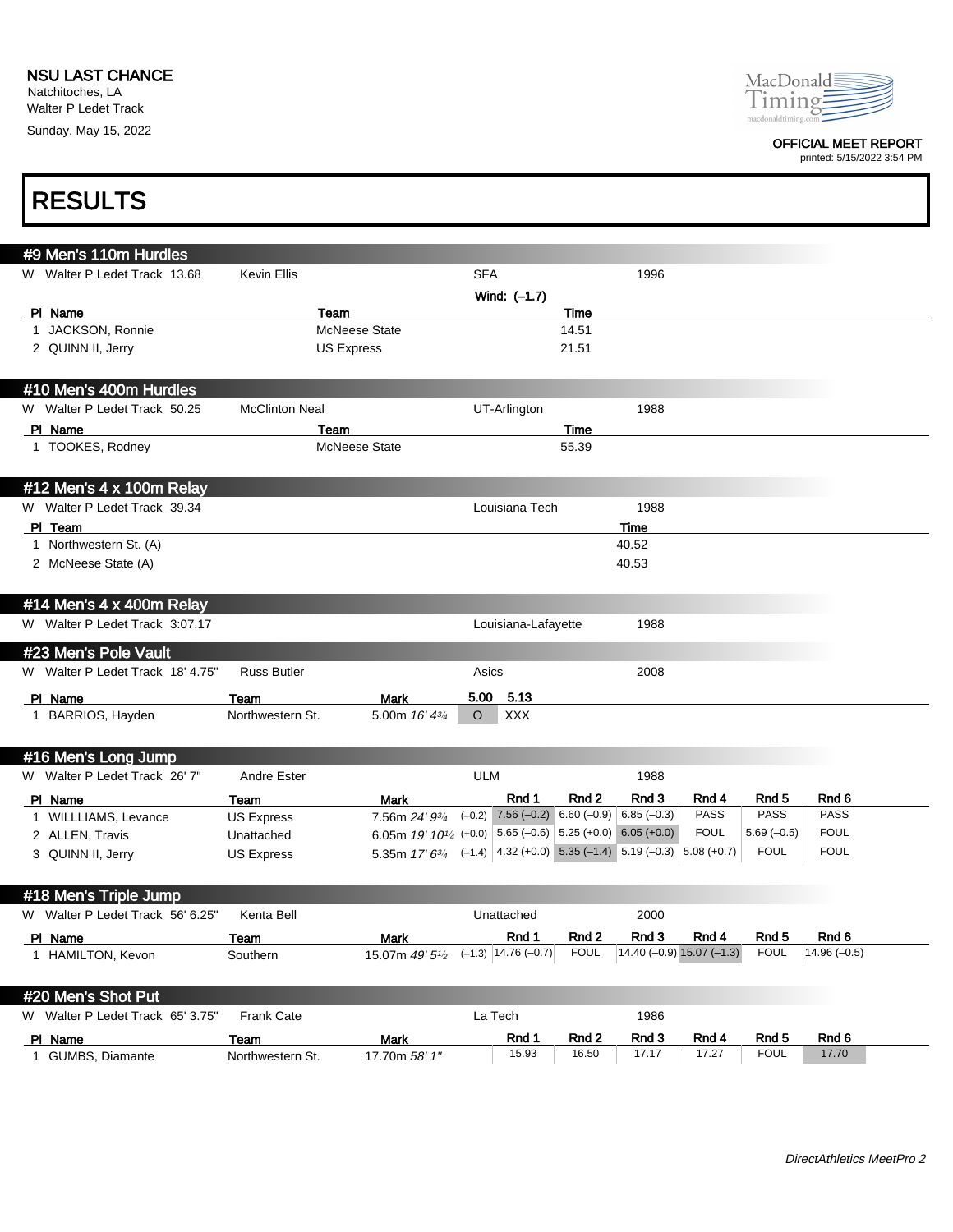Walter P Ledet Track Sunday, May 15, 2022



#### OFFICIAL MEET REPORT

printed: 5/15/2022 3:54 PM

## RESULTS

| #21 Men's Discus                      |                              |                                  |                |                |                |                |                           |                  |
|---------------------------------------|------------------------------|----------------------------------|----------------|----------------|----------------|----------------|---------------------------|------------------|
| W Walter P Ledet Track 215' 3"        | Jason Morgan                 |                                  | Unattached     |                | 2012           |                |                           |                  |
| PI Name                               | Team                         | <b>Mark</b>                      | Rnd 1          | Rnd 2          | Rnd 3          | Rnd 4          | Rnd 5                     | Rnd <sub>6</sub> |
| 1 HUDSON, Tarajh                      | Northwestern St.             | 56.85m 186' 6"                   | 53.51          | 52.37          | 55.10          | 55.85          | 56.71                     | 56.85            |
| 2 GUMBS, Diamante                     | Northwestern St.             | 55.66m 182' 7"                   | <b>FOUL</b>    | 50.84          | 53.21          | <b>FOUL</b>    | 53.85                     | 55.66            |
| 3 HEDRICK, Willie                     | Unattached                   | 44.37m 145'7"                    | <b>FOUL</b>    | 38.96          | 44.37          | <b>FOUL</b>    | 41.84                     | 41.13            |
| GUMBS, Djimon                         | Northwestern St.             | <b>NM</b>                        |                |                |                |                |                           |                  |
|                                       |                              |                                  |                |                |                |                |                           |                  |
| #22 Men's Javelin                     |                              |                                  |                |                |                |                |                           |                  |
| W Walter P Ledet Track 255' 1"        | <b>Breaux Greer</b>          |                                  | <b>ULM</b>     |                | 1997           |                |                           |                  |
| PI Name                               | Team<br><b>McNeese State</b> | Mark                             | Rnd 1<br>53.63 | Rnd 2<br>52.79 | Rnd 3<br>54.33 | Rnd 4<br>51.08 | Rnd <sub>5</sub><br>54.31 | Rnd 6<br>54.66   |
| 1 TAYLOR, Darren<br>2 CHARLES, Junior | Northwestern St.             | 54.66m 179' 4"<br>52.53m 172' 4" | 49.15          | <b>FOUL</b>    | 52.53          | <b>FOUL</b>    | 48.89                     | <b>PASS</b>      |
|                                       |                              |                                  |                |                |                |                |                           |                  |
| #2 Women's 100 Meters                 |                              |                                  |                |                |                |                |                           |                  |
| W Walter P Ledet Track 11.32          | <b>Tameka Roberts</b>        |                                  | <b>UTSA</b>    |                | 1996           |                |                           |                  |
|                                       |                              |                                  | Wind: (-0.3)   |                |                |                |                           |                  |
| PI Name                               | Team                         |                                  |                | Time           |                |                |                           |                  |
| 1 BOLDEN, Trinity                     |                              | Southern                         |                | 11.93          |                |                |                           |                  |
| 2 JACKSON, Natashia                   |                              | Unattached                       |                | 12.04          |                |                |                           |                  |
| 3 SHAW, Taylor                        |                              | Northwestern St.                 |                | 12.09          |                |                |                           |                  |
|                                       |                              |                                  |                |                |                |                |                           |                  |
| #4 Women's 200 Meters                 |                              |                                  |                |                |                |                |                           |                  |
| W Walter P Ledet Track 23.12          | Quanisha Sales               |                                  | La Tech        |                | 2010           |                |                           |                  |
| W Walter P Ledet Track 23.12          | <b>Christine Amertil</b>     |                                  | <b>SLU</b>     |                | 2000           |                |                           |                  |
|                                       |                              |                                  | Wind: (+0.0)   |                |                |                |                           |                  |
| PI Name                               | Team                         |                                  |                | Time           |                |                |                           |                  |
| #6 Women's 400 Meters                 |                              |                                  |                |                |                |                |                           |                  |
| W Walter P Ledet Track 52.77          | <b>Christine Amertil</b>     |                                  | <b>SLU</b>     |                | 2000           |                |                           |                  |
| #8 Women's 100m Hurdles               |                              |                                  |                |                |                |                |                           |                  |
| W Walter P Ledet Track 13.27          | Antoinette Cobb              |                                  | La Tech        |                | 2010           |                |                           |                  |
|                                       |                              |                                  | Wind: (+0.9)   |                |                |                |                           |                  |
| PI Name                               | Team                         |                                  |                | Time           |                |                |                           |                  |
| 1 ROGERS, Serenity                    |                              | Louisiana-Lafayette              |                | 13.63          |                |                |                           |                  |
| 2 LONDON, Kennedy                     |                              | Louisiana-Lafayette              |                | 14.18          |                |                |                           |                  |
| 3 RIVERA, Devlin                      |                              | Southern Arkansas                |                | 14.90          |                |                |                           |                  |
|                                       |                              |                                  |                |                |                |                |                           |                  |
| #11 Women's 400m Hurdles              |                              |                                  |                |                |                |                |                           |                  |
| W Walter P Ledet Track 58.17          | <b>Yamelis Ortiz</b>         |                                  | Lamar          |                | 2000           |                |                           |                  |
| PI Name                               | Team                         |                                  |                | Time           |                |                |                           |                  |
| 1 MOORE, Janiel                       |                              | Northwestern St.                 |                | 58.59          |                |                |                           |                  |
| 2 EVANS, Kyana                        |                              | Alabama State                    |                | 59.33          |                |                |                           |                  |